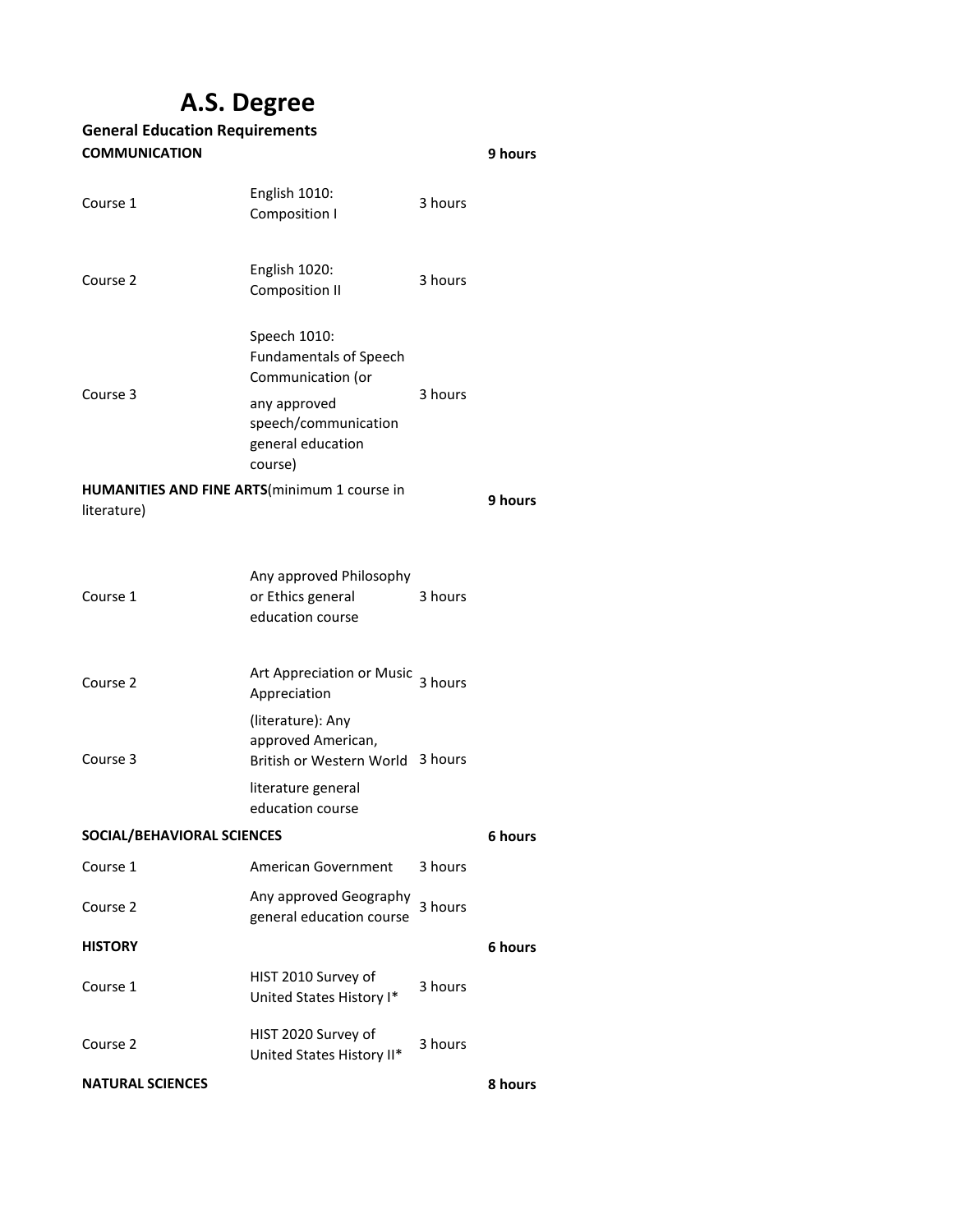| Course 1           | <b>BIOL 1010 Introduction to</b><br>Biology I or BIOL 1110             | 4 hours |         |
|--------------------|------------------------------------------------------------------------|---------|---------|
| Course 2           | General Biology I<br>Any approved General<br><b>Education Physical</b> | 4 hours |         |
| <b>MATHEMATICS</b> | Science course                                                         |         | 3 hours |
| Course 1           | <b>MATH 1530</b><br>Probability/Statistics or<br>higher                | 3 hours |         |

## **GENERAL EDUCATION TOTAL**

## **Area of Emphasis**

MATH 1410 Number Concepts/Algebra Structures (Education)\*\* Course 2 MATH 1420 Logic/Problem Solving/Geometry (Education) 3 hours Course 3 Additional lab science: BIOL 1020 or BIOL 1120 or CHEM 1010 or CHEM 1110 or GEOL 1110\*\*\* 3 hours Course 4 Introduction to teaching 3 hours Education of Exceptional children K-6 (Introduction Course 5 3 hours to Special Education) Course 6 Educational Psychology **Dramandian Faychology** 3 hours<br>or Lifespan Psychology *FOREIGN LANGUAGE* 0 hours *ELECTIVES (unspecified)* 0 hours **19 hours** Course 1 Concepts/Algebra 3 hours **AREA OF EMPHASIS REQUIREMENTS & ELECTIVES TOTAL**

**DEGREE TOTAL**

**60 hours**

**41 hours**

**NOTES:**